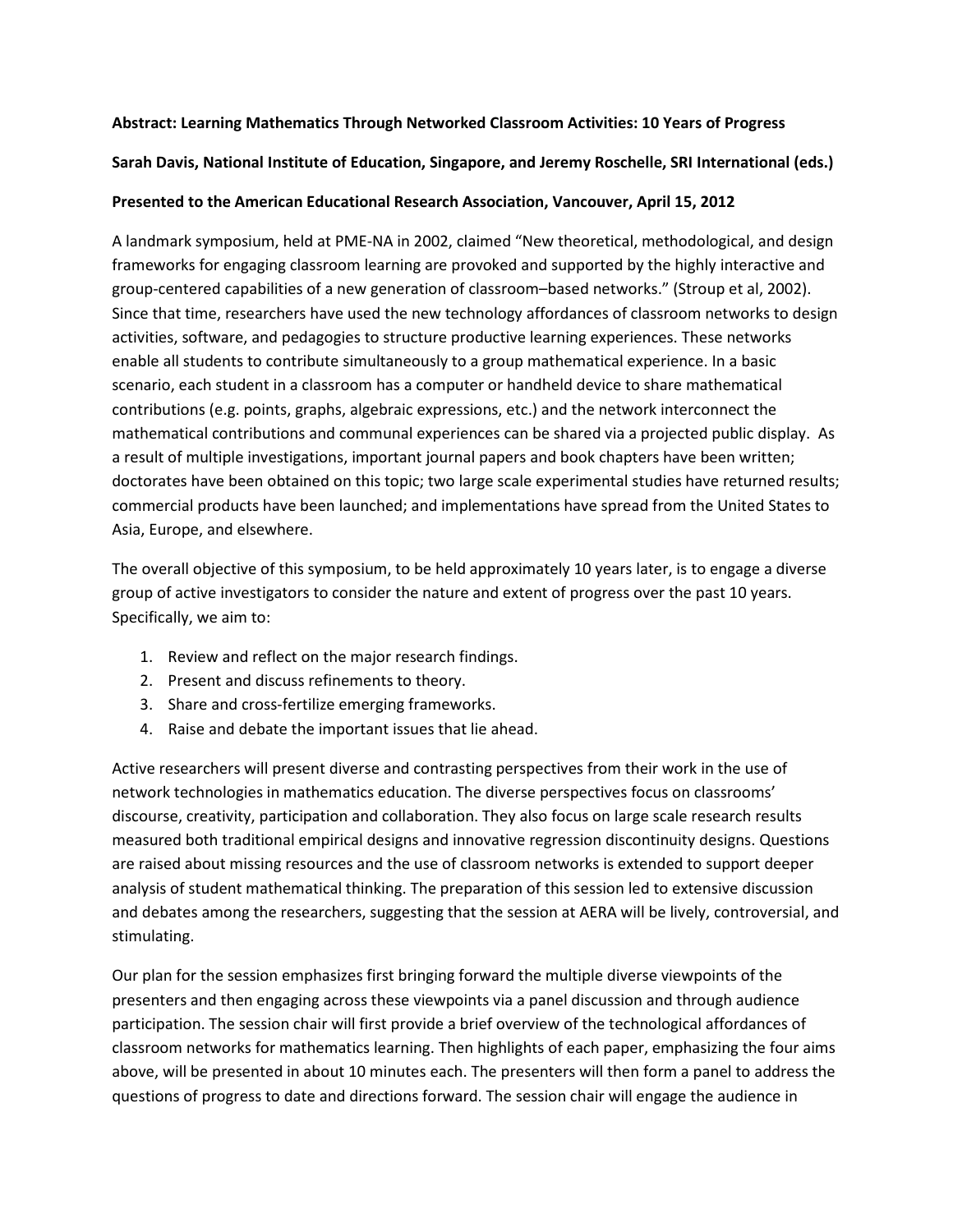participating in the discussion with the panel, eliciting both Q&A and commentary from those attending. Collectively, we will use this format to highlight the significance of the session: a timely reflection among active researchers with diverse perspectives considering 10 years of research with an important strand of classroom technology for mathematics teaching and learning.

*After preparing this session, we discovered too late that we had 8 presenters and only 6 were allowed by the AERA system. We thus positioned Hegedus and Abramson as discussants in the system. Their abstracts below can attest to their involvement in this field and ability to comment wisely.*

# **Presenter #1**

# **Discourse: Students engage in argumentation, comparison and discourse in personally meaningful ways**

Stephen Hegedus, Kaput Center, University of Massachusetts Dartmouth Corey Brady, Kaput Center, University of Massachusetts Dartmouth

For the past 10 years, the SimCalc project has made great advances in developing and implementing integrated software and curriculum into middle and high school classrooms (Hegedus et al, 2007). A recent 4-year longitudinal project tracked students throughout their high school, with some students being randomly assigned to SimCalc replacement units in their Algebra 1 and/or Algebra 2 classrooms. We evaluated their learning through repeated measures of standardized topics and more advanced topics in algebra and pre-calculus (e.g. slope as rate, systems of linear equations, modeling quadratic and exponential motion). We have combined integrated software and curriculum with networking hardware to allow the teacher to iteratively send more challenging activities to her students, and harvest their work allowing them to compare and contrast their work in mathematically meaningful ways due to the inherent algebraic structures embedded in the activities. This has had an impact on how students communicate their ideas both in small groups and whole class discussions when the teacher displays their work and navigates through the contributions of groups and individuals (Moreno & Hegedus, 2009). Students engage in important mathematical thinking such as argumentation, comparison and generalization in personally meaningful ways since they are examining their own work vs. mathematical objects borrowed from standard textbooks. We have observed that this not only impacts their learning in contrast to alternative instruction in our participating schools but also their motivation to engage in mathematical thinking and working in groups. Our statistical findings have directed our analysis of discourse processes that deepens our understanding of how the learning environment impacts students' motivation and learning. We will present some significant exemplars of these processes cast within a descriptive participation framework (Hegedus & Penuel, 2008) including:

- o Increasing use of more mathematical expressive language (e.g. metaphors, gestures)
- o Changes in flow of interaction (e.g. turn-taking) in contrast to control classrooms
- o Enhanced identity through personal identification of work
- o Shifting roles between and among students, teachers and the up-front display space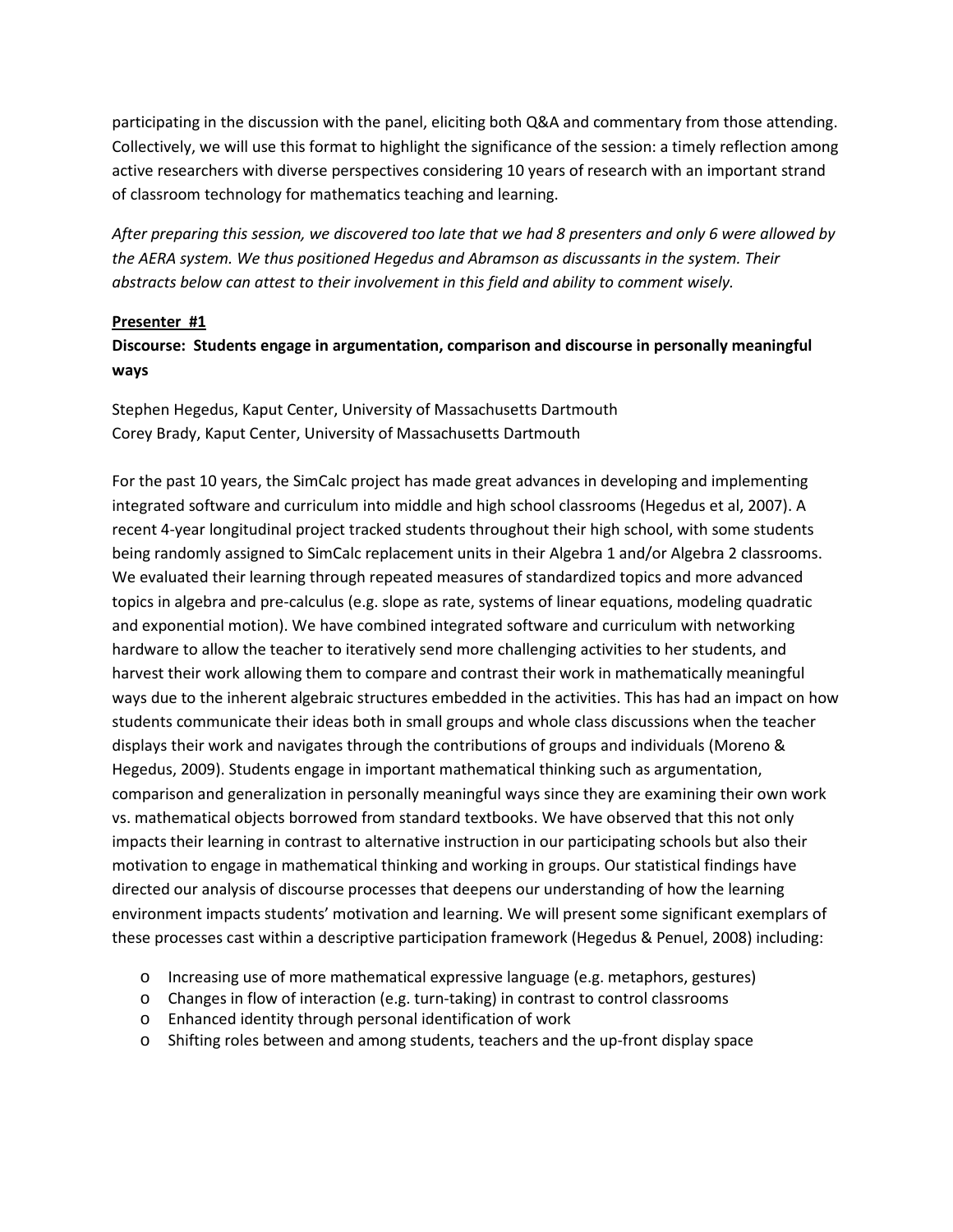# **Paper #2 Creativity: Pedagogical moves in a generative classroom**

Sarah M. Davis, Learning Sciences Lab, National Institute of Education, Singapore

This paper reports on research by the Generative Activities in Singapore (GenSing) (Davis, 2009) project to increase understanding of the pedagogical moves teachers make to foster creativity. GenSing is a four-year design study focused on students' developing understanding of function-based algebra using generative, network-based activities and the types of pedagogical practices needed to foster deep understanding.

For the GenSing project, a 12-week curricular unit composed of 10 different Generative Activities covering the algebra components of the Secondary 1 syllabus was implemented in all Secondary 1 classes at the research site. The curricular activities were created using the principles of generative design (Stroup, Ares, Hurford, & Lesh, 2007), incorporating function-based algebra (Kaput, 1995) and facilitated by the use of a classroom network (Roschelle, Penuel, & Abrahamson, 2004; Stroup et al., 2002). Our earlier studies found that the generative function-based approach to teaching algebraic concepts has the potential to improve students' understanding of the structural aspects of introductory algebraic concepts (Stroup, Carmona, & Davis, 2005).

We created a number of software visualization tools that transform the student-created digital artifacts from the various generative activities into representations that give insight into different facets of student activity. For example, Figure 1 shows the Spiral Visualizations of two different teachers' implementations of an activity where students are challenged to find expressions equivalent to y=2x. Using handheld devices connected to a classroom network, students enter their expressions and submit them to the public group display. The Spiral Visualizer uses this data to create a visualization depicting unique functions submitted, whether the student-generated expression is correct, and other information. Each of the spirals in Figure 1 represents approximately 10 minutes of classroom time. The first function submitted is in the 3 o'clock position and each subsequent unique function posts clockwise around the grey center. In the figure below, even absent any additional explanation, the visualization gives a strong sense that something very different occurred in Mr. Tan's and Mr. Lee's (pseudonyms) classrooms, even thought the student population in the two classes is quite similar.

We have been investigating the types of pedagogical moves used by teachers that foster creativity in student engagement in generative activities (in the example, "creativity" is defined as the wealth and variety of representations of functions equivalent to 2x). Using detailed field notes and video analyses of the pedagogical moves made by teachers during the time period covered by the spiral, we identify a variety of pedagogical moves and their role in fostering or inhibiting the diversity of responses in the group display. For example, two of the key moves used by Mr. Tan were: (1) Asking students to "surprise him" and (2) Highlighting and discussing different expressions in the display space. In the paper, we will present links between particular activities, pedagogical moves and related student creativity.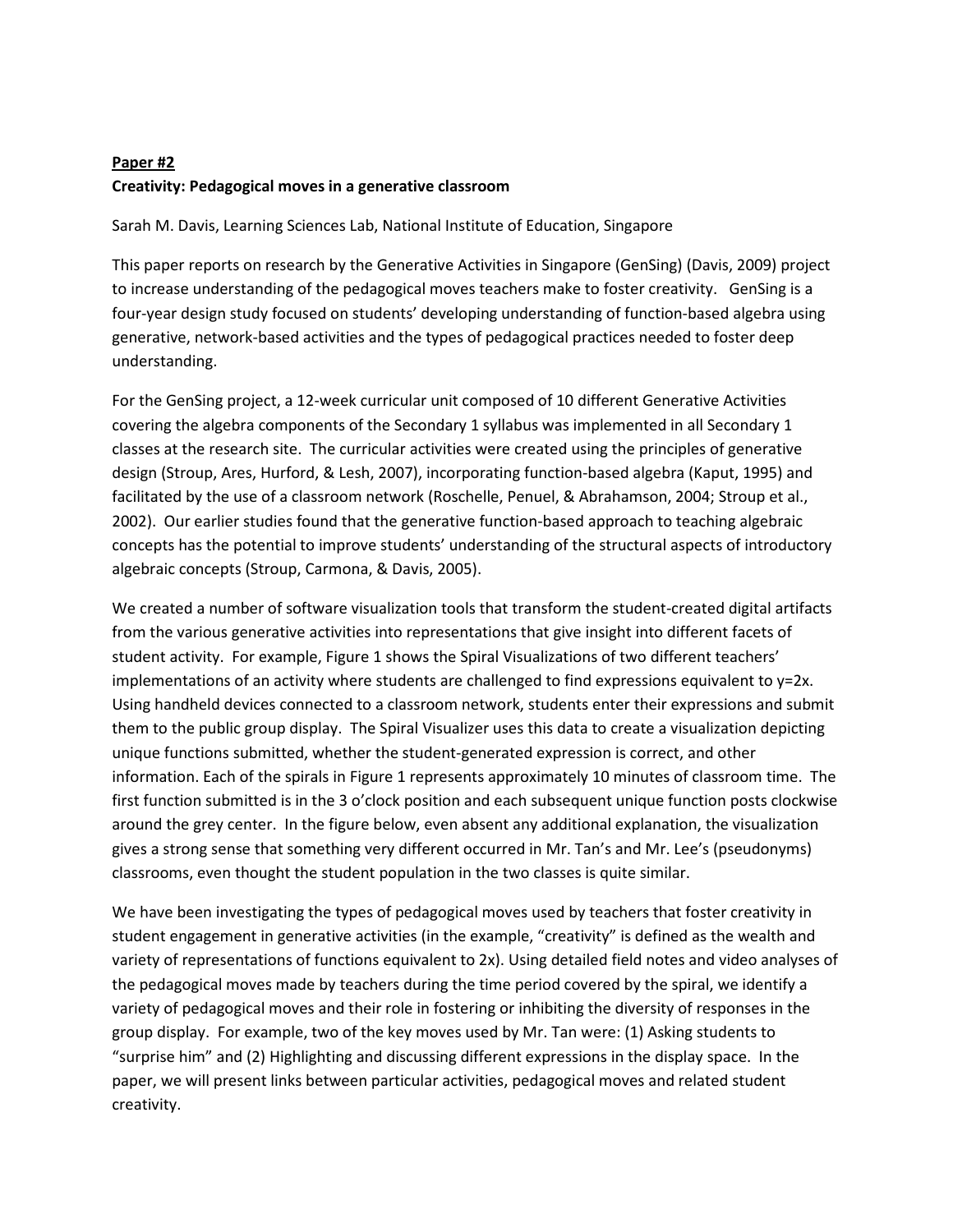

Figure 1: Mr. Tan and Mr. Lee

# **Paper 3: Collaboration: Activity designs and pedagogy to enhance small group learning**

Tobin White, School of Education, University of California, Davis,

Classroom networks afford novel forms of interaction among students and between students and teachers. Students can use locally networked handheld devices to jointly construct, examine, manipulate and exchange shared mathematical objects. These shared objects, displayed either on individual student device screens or in a public display at the front of a classroom, can in turn form the basis for groups of students to participate in a variety of investigations, problem-solving activities, or discussions aimed at cultivating understanding of important mathematical ideas. For much of the last decade, and over two different handheld device platforms, we have conducted a design research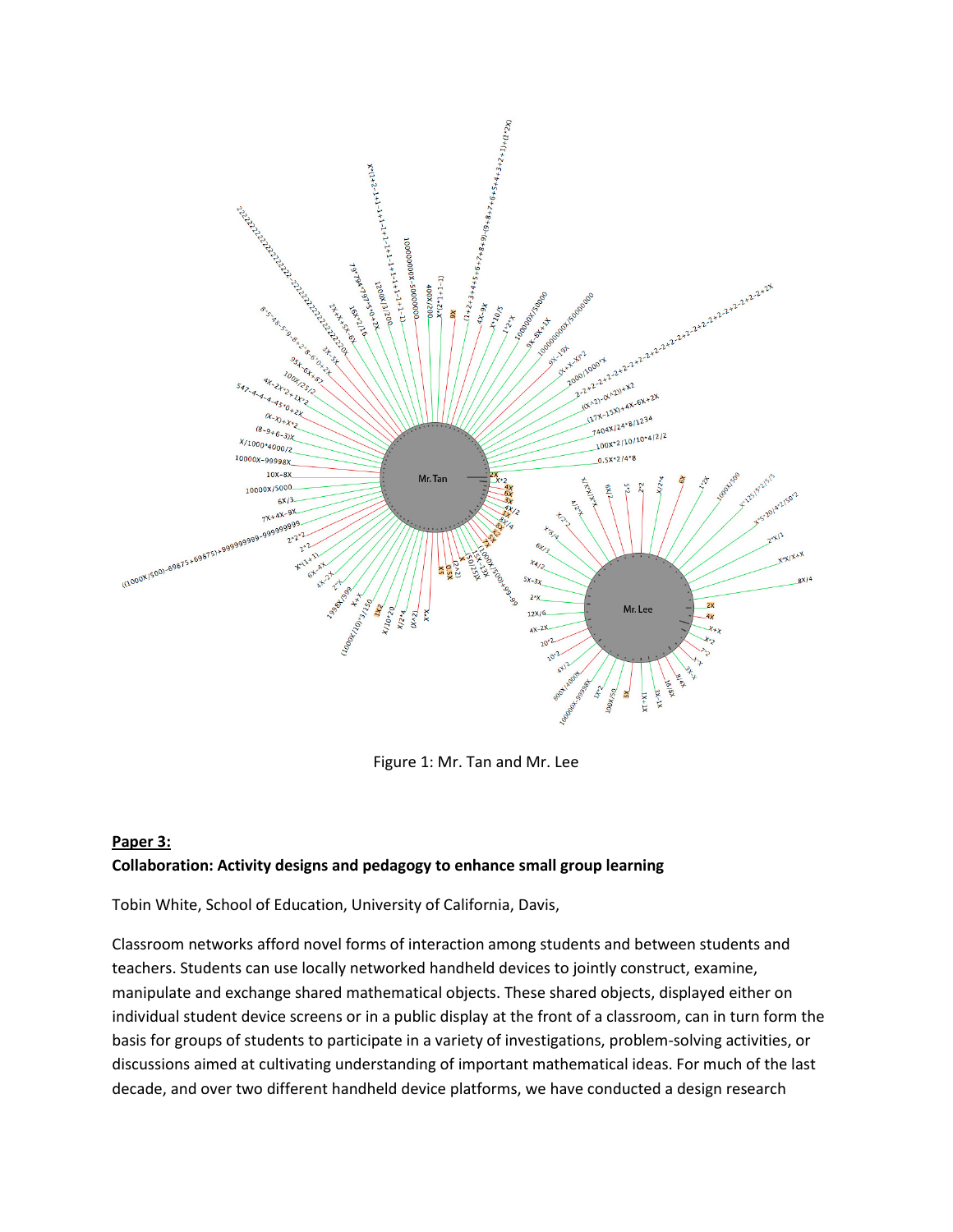program to investigate the potential for supporting collective and collaborative forms of classroom activity with networks.

Our approach to classroom network design places special emphasis on small groups of two to four students. While instructional activity oriented toward student work in small groups has been effectively implemented in many settings, the shortcomings and challenges of facilitating classroom collaboration have also been well documented (Barron, 2003; Salomon & Globerson, 1989). Our learning activity designs investigate the potential to address these challenges by using classroom networking tools to distribute resources and responsibilities for collective action, and to create conditions for productive interaction and equitable participation within student groups. In a series of classroom-based design experiments, we have found that distributing mathematical objects across group members' devices can augment and enrich discursive interaction among participants (White, 2006) and support student learning about mathematical relationships (White & Pea, in press; White, Wallace & Lai, in press).

Importantly, though, collaborative learning in a classroom network does not simply replicate or enhance its offline alternative. The novel and dynamic forms of interaction afforded by network technology demand corresponding shifts in pedagogy, and present not only new opportunities but also new challenges for teachers seeking to implement them. Our most recent work seeks to unpack these issues through a researcher-teacher study (Ball, 2000) focused on examining the possibilities and subtleties of orchestrating classroom activity in a classroom network. We will report on both pedagogical and methodological insights emerging from this work.

# **Paper #4**

# **Missing Resources for Learning in Network-Supported Mathematics Learning?**

## Nancy Ares, University of Rochester

This paper focuses on research designs and findings from studies in networked classrooms of nondominant youths' social and cultural practices as resources rather than liabilities for learning. The findings reported here focus on equity of participation and contribution in mathematics classrooms using HubNet and Participatory Simulations (PartSims; Wilensky & Stroup, 2000). While there have been many studies of networked activity conducted in schools serving significant numbers of underserved students (Wilensky, 2003; Hegedus & Kaput, 2003), few have examined the ways that linguistic, interactional, and community-specific repertoires of practice are valuable resources for youth and teachers pursuing rigorous mathematical learning (but see Ares, Stroup, & Schademan, 2004; Ares, 2007, 2008). An important parallel focus is in Schorr and Goldin's (2008) work that situates students' affect and motivation in both networked classrooms and the larger social context of under-resourced schools. Recognizing the value students placed on being treated with dignity and respect among students, they demonstrate how networked activities (SimCalc MathWorlds, (Kaput & Roschelle 1997; Schorr, 2003) supported students' highly motivated, affectively engaged learning "conceptually challenging mathematics" (p. 135). Studies reviewed in this paper on students' use of culturally derived cognitive, linguistic and interactional resources that are often dismissed or ignored in classrooms underserved youth are complementary to that work in terms of settings: "where social conditions seem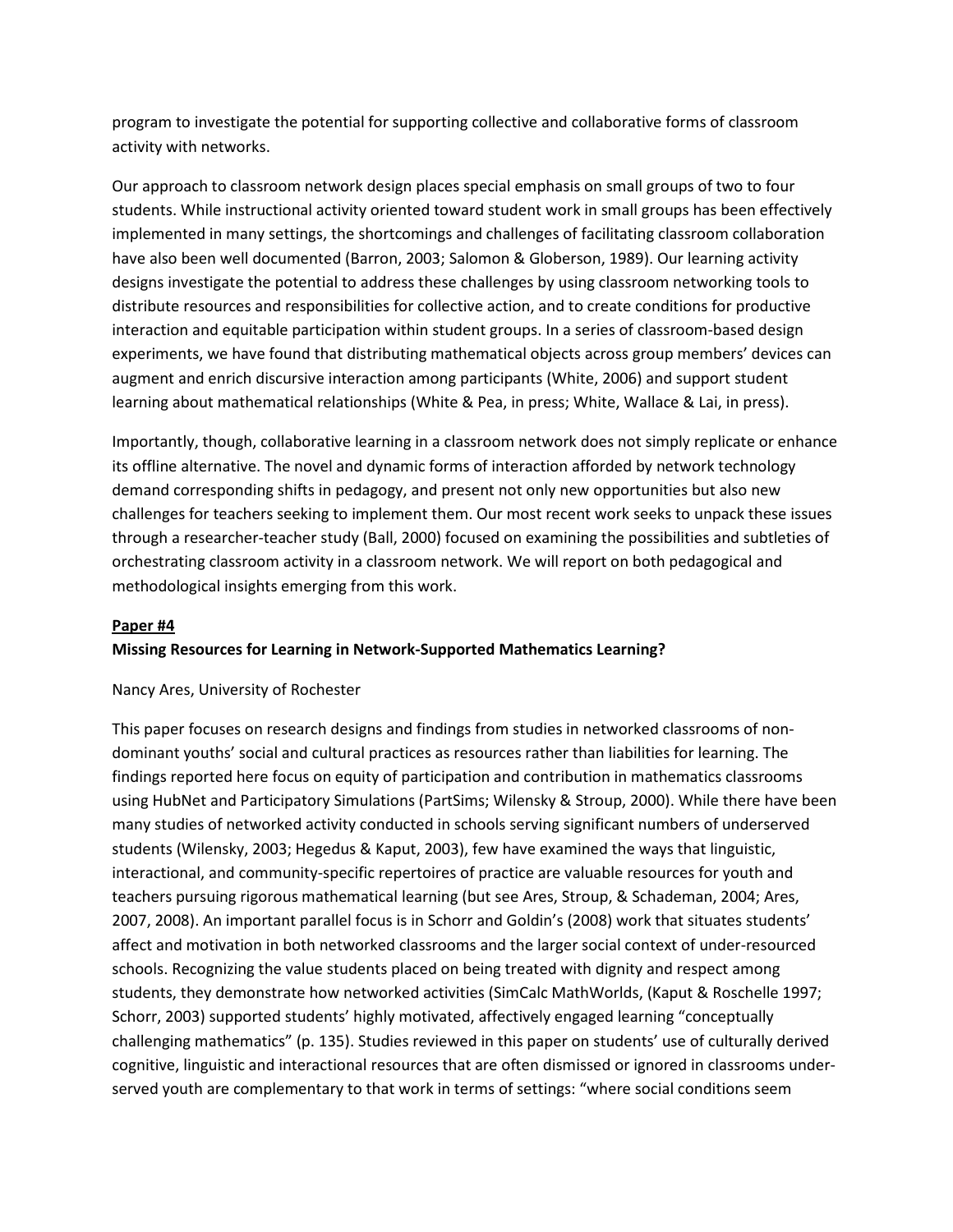discouraging—for example, where relatively low institutional expectations prevail, where students' mathematical understanding and potential go unnoticed, or where school instruction is primarily directive, procedural, and/or test-oriented" (Schorr & Goldin, 2008, p. 133). They are also complementary in terms of assumptions about non-dominant youth as being rich in learning resources.

Findings from a family of studies in networked classrooms show how engaging in generative activities using Participatory Simulations can invite non-dominant youths' use of social and cultural practices as resources. They also pinpoint particular affordances of the system itself for broadening the space of participation beyond what is often found in conventional classrooms (Ares, 2008; Ares, Stroup, & Schademan, 2008; Stroup, Ares, & Hurford, 2005). Important for this panel discussion, such studies haven't gained much traction in the connected classroom research community as well as in mathematics classroom practice and grant funding. Further, the kinds of networked activities and technological affordances found in HubNet and PartSims are not used ubiquitously. This is problematic for our research community's efforts around equity. Also, the mismatch between many school curricula (and testing regimes) and these activities, as well as the lack of focus on "minorities' " resources (rather than deficits), militates against implementation of this kind of classroom activity. These and similar challenges will be addressed in the conclusion of the paper.

#### **Paper 5:**

# **Methodogy: Inclusive Regression Discontinuity Designs in Analyses of the Effectiveness of Middle-School Mathematics Intervention**

Walter Stroup, Guadalupe Carmona, Vinh Pham and Celeste Alexander, Generative Design Center, The University of Texas at Austin

Ten years ago, we were asked about how we anticipated formally characterizing the learning outcomes or forms of student engagement related to the use these environments. At that time, our work was not, as yet, sufficiently rigorous and generalizable. As the papers in the session attest, our progress has exceeded what we might have reasonably anticipated. While some of this work builds on existing approaches, a number of innovations emerging from our work with the capabilities of networkmediated learning and teaching. This paper reports on one of these: Inclusive Regression Discontinuity Design as used to establish the effectiveness of a network-mediated middle school mathematics intervention for a district in central Texas.

Inclusive Regression Discontinuity Design is an extension of traditional regression discontinuity design. Traditional regression discontinuity uses a pre-test, post-test comparison of an experimental group below a cut score on some standardized scale to a group score above the cut score before and after a treatment. If, at the cut score there is a vertical discontinuity, or shift upward, in the regression line for the treatment group relative to the line through the results from the comparison group, this discontinuity is evidence of the success of the intervention (Cook and Shadish, 1994, Shadish, Cook, Campbell, 2001). Typically for education interventions, the treatment is a "pull-out" or self-contained program.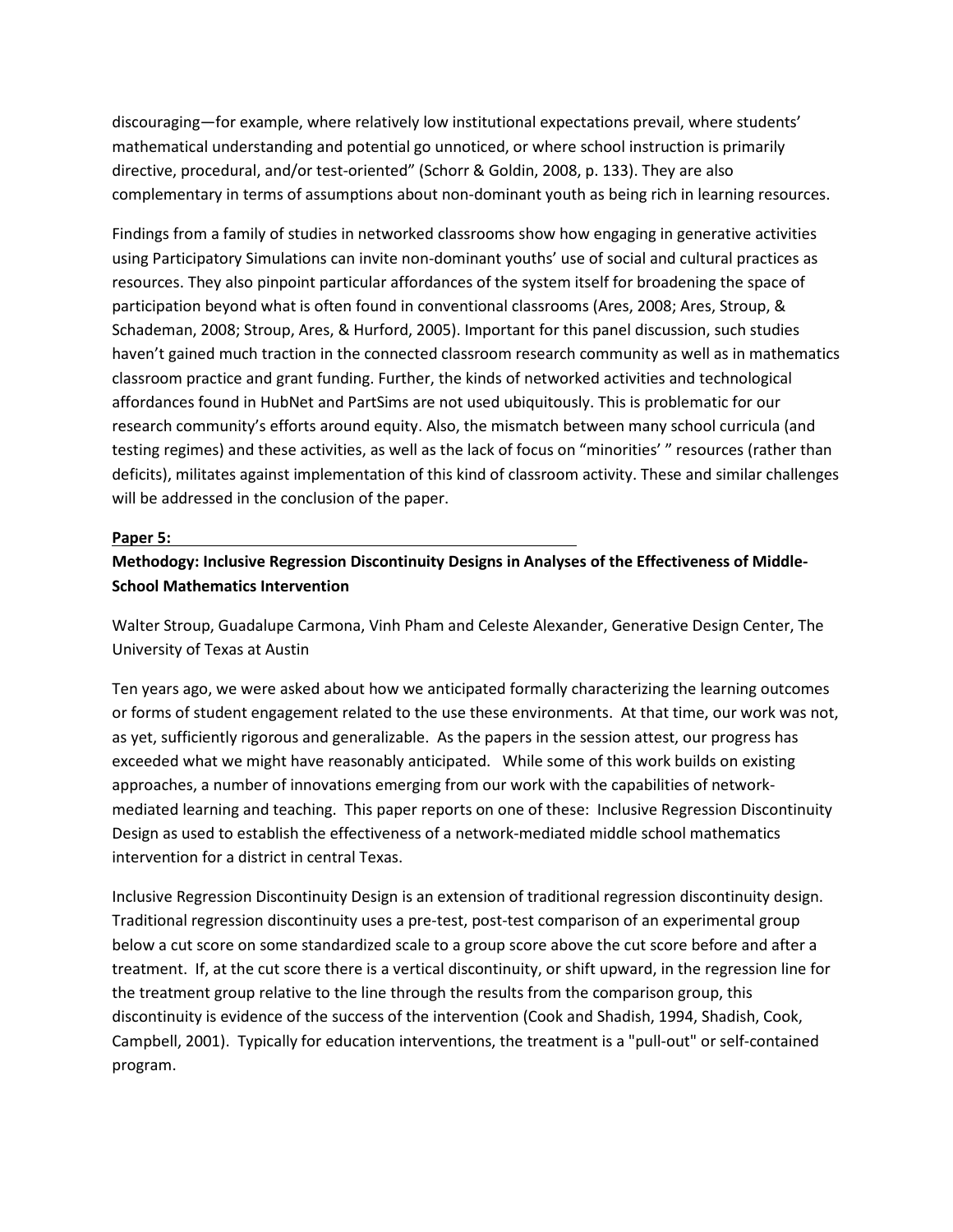While we will report results from a successful year one mathematics intervention that used network supported activities as part of a pull-out intervention, our general approach to network-supported activity design is "inclusive" in ways that encourage heterogeneous grouping. Consistent with this inclusive stance, in year two of our study the network-based activities were used in classrooms comprised of students with scores both above and below the cut score. This hetrogeneous grouping was considered part of the "treatment". Then, just as with standard regression discontinuity analyses, the pretest-posttest results for students in the treatment with prior outcomes below the cut score could be compared with results from students above the cut score and not part of the intervention. All the conditions for internal validity can still be met with this inclusive regression discontinuity design (IRDD) and we will report our positive findings for students initially scoring below the cut score.

We will report on our similarly positive results for students above a cut score who used highly interactive, network mediated, middle school mathematics activities, in a heterogeneous classroom grouping. Unlike other forms of intervention for underperforming students that might be assumed to be harmful or limiting if also applied to higher performing students, this work formally extends the features of RDD to allow us to show that truly inclusive activity design as supported by next-generation network capabilities can result in significant improvements in outcomes for all students. And while this finding came from work based on using classroom networks, assuming similar internal conditions, IRDD should be able to be extended to a range of more fully socially situated accounts of learning, teaching and activity designs.

#### **Paper 6**

## **Results: Students in Large Scale Experiment Learned More Algebra – Other Benefits**

#### A. Louis Abrahamson, The Better Education Foundation

A recently completed large-scale experiment on the teaching of algebra has shown significant results. These results are important enough to provide a new lens through which to view prior work, and to provide direction for future research.

The large-scale experiment was randomized clinical trial (RCT) with 127 mathematics teachers from 28 States. In June 2005, this study, which was funded by the US Dept of Education, randomized the teachers into two groups. That same summer all treatment teachers attended a week-long professional development (PD) institute at the Ohio State University. The purpose was to instruct teachers in the use of the technology chosen for the study – and necessary pedagogical ideas and principles. The PD was taught mainly by mathematics teachers, who were experienced users of the technology and pedagogy in their own classrooms. At the beginning of the academic year, all students in both groups (treatment and control) were given an algebra pretest, and teachers in the treatment group received TI-Navigator systems. These were available for use in their classes as they saw fit, for the duration of the ensuing academic year. There was no control by the project on how, why, or how often they used the systems. At the end of the academic year, all students were given an algebra post-test. In an HLM Analysis the project compared both groups. The result was that the treatment outperformed the control group with an Effect Size of 0.3 (Pape et al, 2008, 2010). This is roughly equivalent to the entire treatment group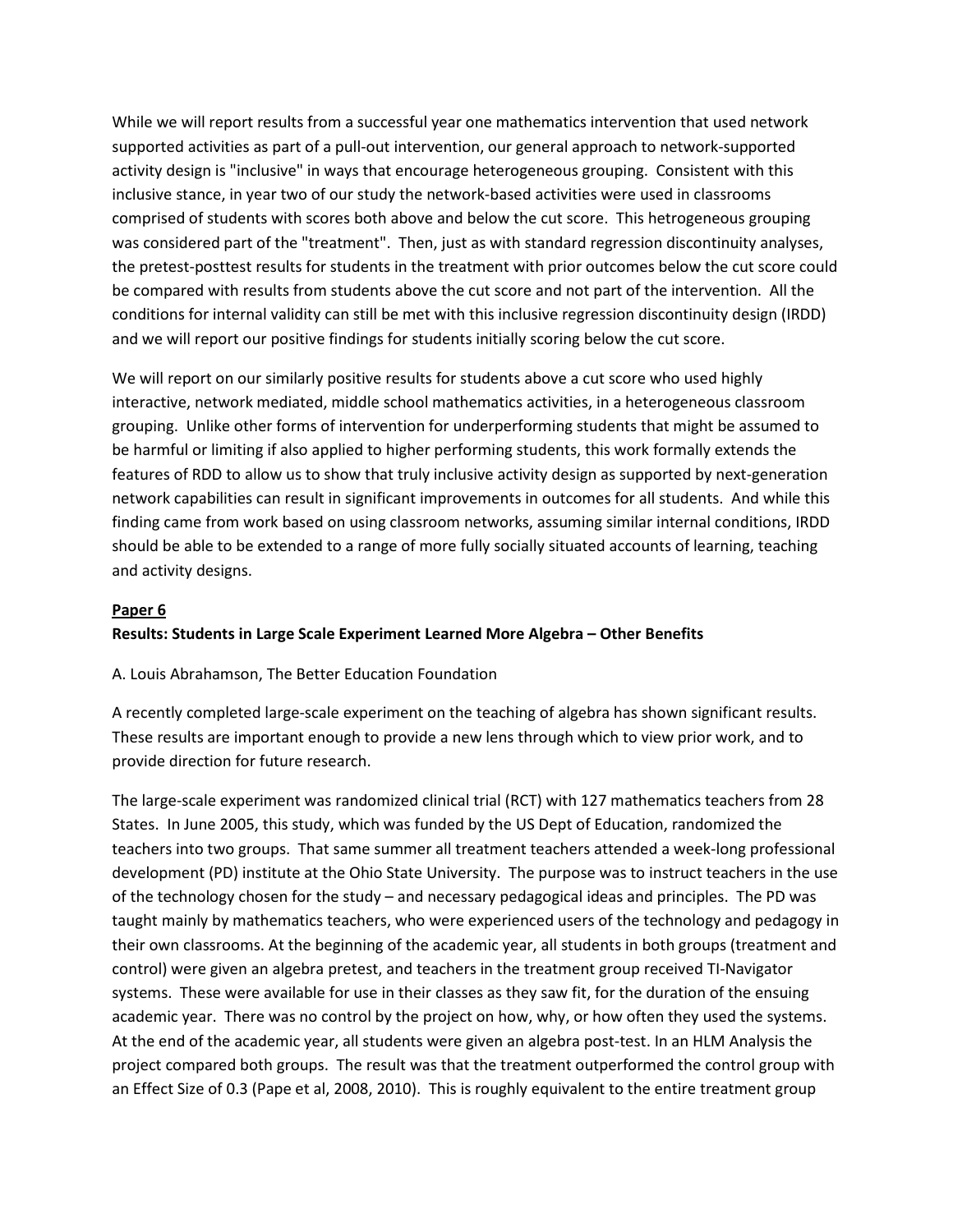moving one-third of a standard deviation higher than control on the post-test. An effect of this magnitude is relatively rare in (so –called) "gold standard" educational experiments, where most such trials yield no effect. However, taken in conjunction with prior work, the composite picture is more exciting.

In 2004, Roschelle et al presented the results of a literature survey of prior work on networked classrooms, identifying 26 studies. Effects included promoting greater student engagement (16 studies), increased understanding of complex subject matter (11 studies), increasing interest and enjoyment of class (6 studies), helping students gauge their own level of understanding (5 studies), and teachers having better awareness of student difficulties (4 studies). Thus, the synthesis of the RCT with other studies shows that not only do students learn more, according to traditional measures, but also that classrooms appears to change in desirable ways.

This is significant from two perspectives. First, from a purely utilitarian aspect, classroom networks with appropriate PD appear to be a desirable innovation. Second, the results of this work pose additional questions. Clearly, the beneficial results are not pedagogy and teacher agnostic. Also, they are not technology independent in the sense that some classroom networking technologies are different from others. What are the principles behind the processes that lead to these results? What are the cause/effect relationships? Can researchers and theorists clearly articulate how and why they work? And, how might they be facilitated through teacher better professional development?

## **Paper 7**

# **Assessment Design: Network-based environments as and for formative assessment and evaluation of student thinking**

## Guadalupe Carmona, The University of Texas at Austin

Different approaches are needed to better assess student understanding of math and science ideas, especially with deeper and qualitatively different way of teaching and learning math and science. Traditional assessments don't reflect the complexity and diversity of student understanding. For example, two students that are assigned a similar score might have very different ways of reasoning about the same problem. For several decades, researchers have supported the use of authentic assessments to help better elicit, document, and interpret more valid evidence of student understanding. Yet, the systemic implementation of authentic tasks to assess student understanding at a large scale is challenging. Difficulties include: authenticity of interpretation of students' work (focus on student mathematical thinking and measuring what counts), cost, time consumption, and fairness (interrater agreement between several evaluators).

We ask evaluators to provide a non-judgmental description of student thinking as elicited in students' response to an authentic task, prior to assigning a quantitative measure of their performance. The technology allowed a large group of evaluators to assess, in real time, middle school students' work on a type of authentic modeling task in mathematics called model-eliciting activity (Lesh, Hoover, Hole, Kelly, & Post, 2000; Aliprantis & Carmona, 2003). Evaluators were asked to describe student mathematical thinking by marking a 1 or a 0, depending on whether they assessed that a given set of descriptors well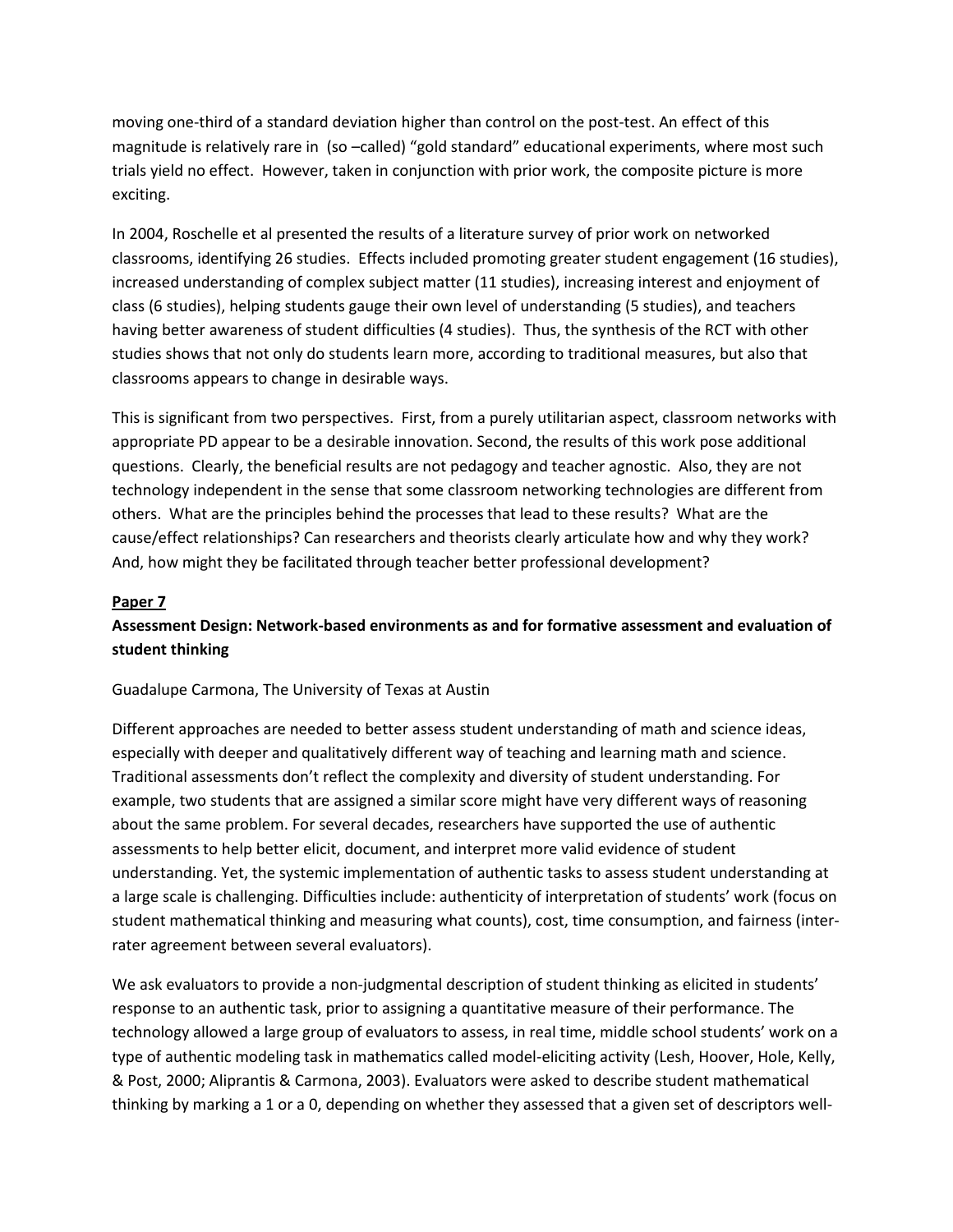depicted (or not) students' reasoning when they solved a particular model-eliciting activity. The descriptors were previously obtained by a systematic analysis of student mathematical thinking (Carmona, 2004). The aggregate of the group's assessment was displayed in a public space, generating discussion of the descriptors and providing pictorial representations of student thinking through a spider graph. Evaluators were asked to score students' work under two different conditions: (a) having previously depicted students' work using the descriptors and network environment, and (b) directly providing a numerical score without the descriptive assessment. Evaluators' quantitative scoring was not shared publicly. Inter-rater reliability among evaluators was calculated.

Results are as follows. First, students' diversity and complexity in thinking was expressed through differences in the generated spider graphs, which allowed a characterization of student work by capturing features that are difficult to express by a numerical value in a scale. (Carmona, Stroup, & Davis, 2006; Carmona, 2007) An example of the displays is provided in Figure 2. Second, this process of continuous display of ideas, reflection, and analysis allows for a quick and reliable way to pull forward multiple evaluators' ideas for discussion and negotiation of meaning. Third, changes in evaluators' interrater reliability showed a significant improvement after evaluators used this tool to first describe student thinking, leading to a more fair evaluation system. These findings support the conclusion that assessing student thinking first, and evaluating it afterwards, could have a very positive impact in improving student evaluation when compared to only evaluating without assessing first. Further research needs to be conducted to extend this assessment design that focuses on the diversity and complexity of student thinking to a larger scale.



Figure 2. Students' different ways of thinking generate distinct displays.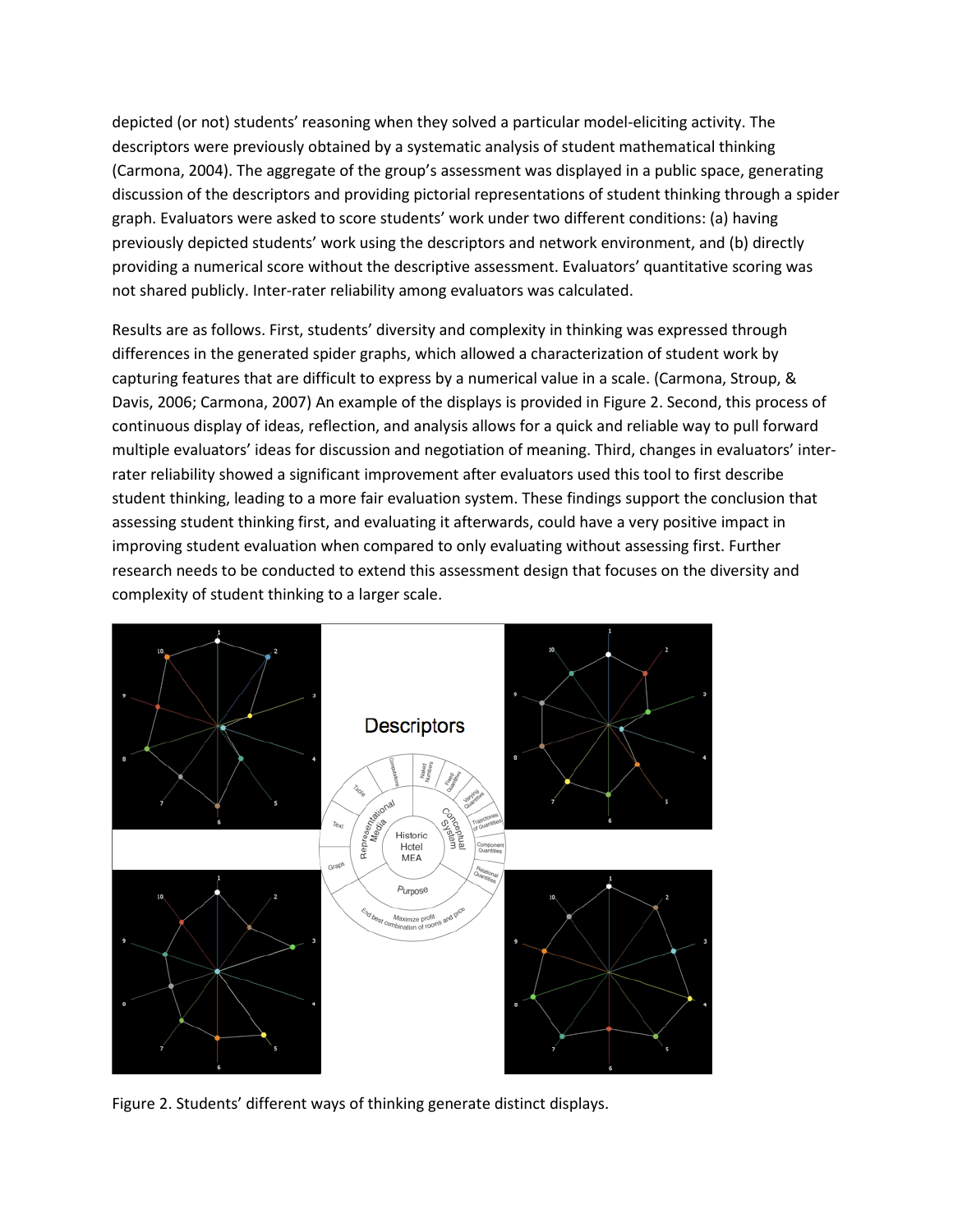#### REFERENCES

Aliprantis, C. D., & Carmona, G. (2003). Introduction to an economic problem: a models and modeling perspective. In R. Lesh & H. M. Doerr (Eds.) Beyond Constructivism: Models and Modeling Perspectives on Mathematics Problem Solving, Learning, and Teaching (pp.255-264). Mahwah, NJ: Lawrence Erlbaum Associates.

Ares, N. (2007). Challenges in operationalizing cultural practices in classroom and peer communities. International Journal of Educational Research, 45(6), 404-419.

Ares, N. (2008). Cultural relevance in design and use of networked classroom technologies. International Journal of Computer Supported Collaborative Learning, 3, 301-326.

Ares, N., Stroup, W., & Schademan, A. (2008). The power of mediating artifacts in group-level development of mathematical discourses. Cognition and Instruction, 27(1), 1-24.

Ball, D. (2000). Working on the inside: Using one's own practice as a site for studying teaching and learning. In A. Kelly & R. Lesh (Eds.), Handbook of Research Design in Mathematics and Science Education (pp. 365-402). NJ: Lawrence Erlbaum Associates.

Barron, B. (2003). When Smart Groups Fail. The Journal of the Learning Sciences, 12(3), 307-359.

Carmona, G., Stroup, W., & Davis, S. (2006). Introducing pre-service teachers to formative assessment: Improving assessment design and accountability in school mathematics through a network-based learning environment. Short research report. In S. Alatorre, J.L. Cortina, M. Sáiz, & A. Méndez, (Eds.). Proceedings of the Twenty-Eighth Annual Meeting of the North American Chapter of the International Group for the Psychology of Mathematics Education, vol. 2, pp. 190-2. Mérida, Mexico: Universidad Pedagógica Nacional.

Carmona, G. (2007). Improving assessment design and accountability in school mathematics: pre-service teachers' introduction to formative assessment through the use of technology. Paper discussion session in the Annual Meeting of the American Educational Research Association. Chicago, IL.

Carmona, G. (in press). Designing an Assessment Tool to Describe Students' Mathematical Knowledge. Saarbrücken, Germany: VDM Verlag Dr. Muller Publishing House Ltd.

Cook, T. D. & Shadish, W. R. (1994). Social Experiments: Some developments over the past fifteen years. Annual Review of Psychology, 45: 545-580.

Davis, S. M. (2009). Generative Activities in Singapore (GenSing): Pedagogy and Practice in Mathematics Classrooms. In B. Kaur, Y. B.H. & M. Kapur (Eds.), Mathematical Problem Solving: Yearbook 2009 Association of Mathematics Educators (pp. 136-158). Singapore: World Scientific.

Hegedus, S., Kaput, J., Dalton, S., Moniz, R., & Roschelle, J. (2007). *Understanding classroom interactions among, diverse, connected classroom technologies—Overview of the present findings of a 4-year study.*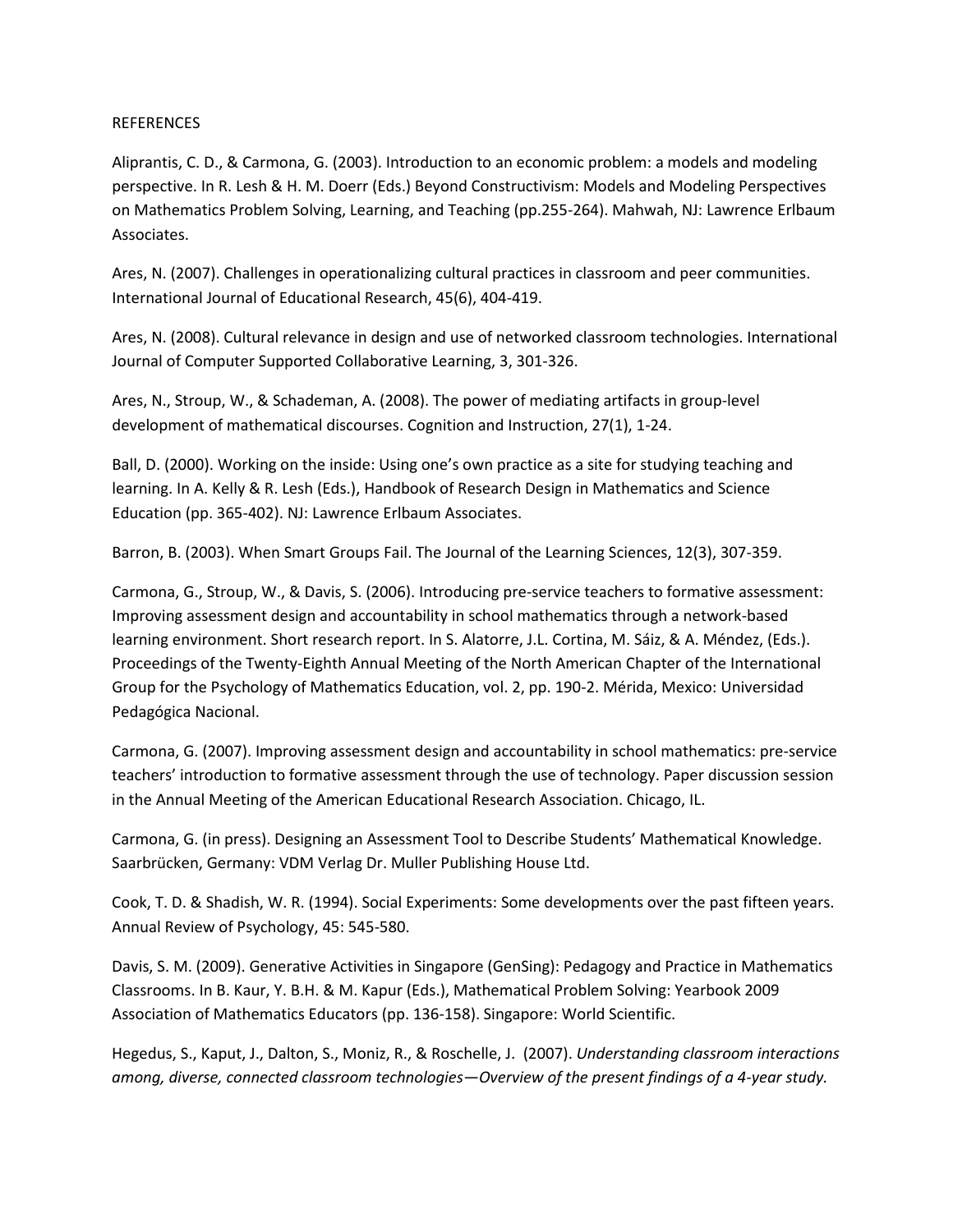Technical Report #1. Dartmouth, MA: Kaput Center for Research and Innovation in STEM Education, University of Massachusetts Dartmouth.

Hegedus, S., & Penuel, W. (2008). Studying new forms of participation and classroom identity in mathematics classrooms with integrated communication and representational infrastructures. *Educational Studies in Mathematics*, 68(2), 171-184.

Hegedus, S., & Kaput, J. (2003). The effect of SimCalc connected classrooms on students' algebraic thinking. In N. A. Pateman, B. J. Dougherty & J. Zilliox (Eds.), Proceedings of the 27th Conference of the International Group for the Psychology of Mathematics Education held jointly with the 25th Conference of the North American Chapter of the International Groupf or the Psychology of Mathematics Education (Vol. 3, pp. 47–54). Honolulu, Hawaii: College of Education, University of Hawaii.

Kaput, J. J. (1995). A research base supporting long term algebra reform? Paper presented at the Seventeenth Annual Meeting of the North American Chapter of the International Group for the Psychology of Mathematics Education, Columbus, OH.

Lesh, R., Hoover, M., Hole, B., Kelly, E., & Post, T. (2000). Principles for developing thought-revealing activities for students and teachers. In A. E. Kelly & R. A. Lesh (Eds.), Handbook of research design in mathematics and science education (pp. 591-645). Mahaway, NJ: Lawrence Erlbaum.

Moreno-Armella, L., & Hegedus, S. (2009). Co-action with digital technologies. *ZDM: The International Journal on Mathematics Education: Transforming Mathematics Education through the Use of Dynamic Mathematics Technologies, 41*(4), 505-519.

Pape S. J., Irving, K. E., Owens, D. T., Boscardin, C. K., Sanalan, V. A., Abrahamson, L., Kaya, S., Shin, H. S. (2008,March). The impact of classroom connectivity in promoting Algebra I achievement: Results of a randomized control trial. Paper preesented at the Annual Meeting of the American Educational Research Association (AERA), New York, NY, 50 pages.

Pape, S. J., Owens, D. T., Irving, K. E., Abrahamson, L., Sanalan, V. A. (2008,June). Classroom connectivity in promoting Algebra 1 & physical science achievement: Year 1 results. Paper preesented at the 2008 IES Research Conference, Washington, DC.

Pape S. J., Irving, K. E., Owens, D. T., Boscardin, C. K., Sanalan, V. A., Abrahamson, L., Kaya, S., Shin, H.S., Silver, D. (2010). Classroom connectivity in Algebra I Classrooms: Results of a randomized control trial. Manuscript submitted for publication.

Roschelle, J., Penuel, W. R., & Abrahamson, L. (2004). The Networked Classroom. Educational Leadership, 61(5), 50-54.

Salomon, G., & Globerson, T. (1989). When teams do not function the way they ought to. International Journal of Educational Research, 13, 89–99.